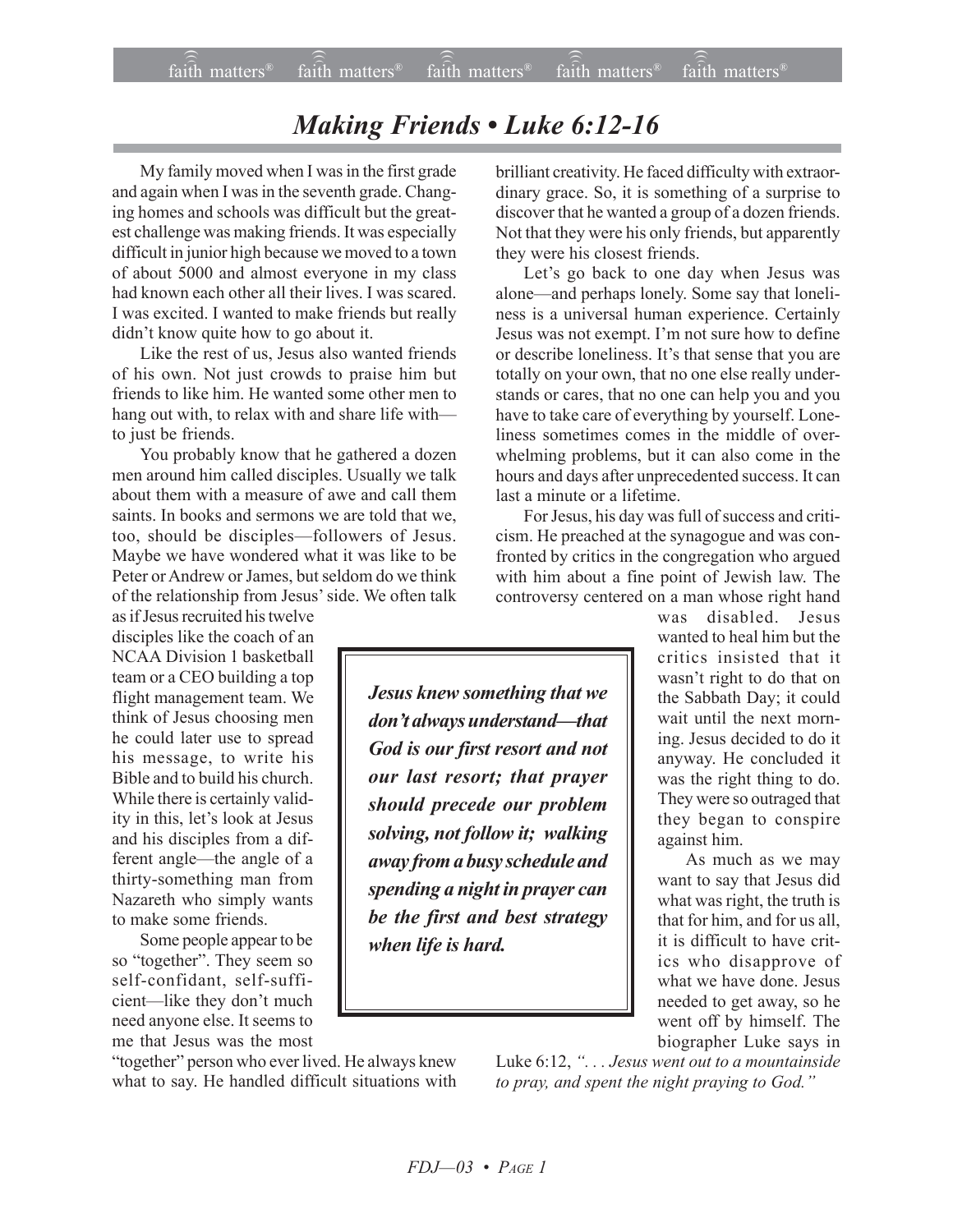## $\widehat{\widehat{\mathfrak{tair}}}$  matters  $^{\circ}$  faith matters faith matters  $^{\circ}$  faith matters faith matters  $^{\circ}$  $fa$  $\overline{i}$  $\overline{ih}$  matters<sup>®</sup> faith matters<sup>®</sup> faith matters<sup>®</sup>

We are not told the content of that all-night prayer, but it is interesting and informative that when Jesus was under stress he went to God. Jesus knew something that we don't always understand-that God is our first resort and not our last resort; that prayer should precede our problem solving, not follow it; that walking away from a busy schedule and spending a night in prayer can be the first and best strategy when life is hard.

We don't know what Jesus prayed about. We don't know what God said. But we do know what Jesus did and we can probably guess what God said. God told him to go and make some friends. If he was going to make his life count, if he was going to survive his critics, if he was going to help others, Jesus shouldn't be alone. He needed to make some friends. So Luke goes on to say in Luke 6:13-15:

> *When morning came, he called his disciples to him and chose twelve of them, whom he also designated apostles: Simon (whom he named Peter), his brother Andrew, James, John, Philip, Bartholomew, Matthew, Thomas, James son of Alphaeus, Simon who was called the Zealot, Judas son of James, and Judas Iscariot, who became a traitor.*

Out of the crowd of people who were interested in Jesus he chose twelve to be his friends.

Choosing friends is a risky thing to do. You might choose someone who doesn't want to be your fiend. You may choose a friend expecting to get a lot out of the relationship and then discover that you have picked someone who drains you far more than energizes you. Friends can help but friends can hurt. Sometimes the person with the highest potential hurts you more than you could have imagined. Jesus was ready and willing to take that risk, so he selected a dozen.

There is nothing magical about the number twelve. It was the same number as the twelve sons of Jacob and the twelve territorial tribes of Israel. But, maybe it was twelve just because it was twelve. As friends go, it was an unusually big number. Most of us would be glad to have a handful of really close friends. It is unusual if not exceptional to have a dozen close friends.

In some ways they weren't a very diverse lot. Most of them had much in common with Jesus. They were all Jews. They were similar in age. They were all men, although Jesus did have an unusual number of women friends in his larger circle of relationships. Eleven of the twelve were from Galilee where Jesus grew up. One was from Judea where Jesus was born.

Simon was a fisherman. He was a natural born leader. He was loud, confrontational, impulsive very different from Jesus. Sometimes we choose friends who are not much like us.

Andrew was Simon's brother, but he wasn't much like Simon, either. He was a softer spirit. He was a partner with Simon in the family fishing business on Galilee Lake. He had a heart for God and became a disciple of John the Baptizer. John later pointed Andrew to Jesus. When he met Jesus one of the first things he did was to recruit his brother Simon. He was a winsome and persuasive salesman.

James and John were brothers, too. They came from the upper middle class family of Zebedee with homes up north in Galilee and down south in Jerusalem. They were well connected and knew the political and religious leaders of their generation.

Philip was from the same hometown as Simon and Andrew—Bethsaida. It was a small town so, being of similar age, they probably had known each other all their lives. He had a Greek name in a Hebrew culture. It makes you wonder why. It's sort of like Mohammad in a synagogue or Sven in a Chinese restaurant. It can be done, but it's a bit surprising.

Then there's Bartholomew. Bartholomew's name is on all the lists of Jesus' dozen disciples even though others are sometimes omitted; yet nothing else is ever said to identify him in the Bible. Other than his name he is unknown to history. Some friends are kind of invisible but always there; Bartholomew, to his credit, always showed up.

Matthew was a tax collector. From all indications he was a good and an honorable man in a profession that was often maligned. Because some tax collectors were greedy and cruel he probably knew all the lousy tax collector jokes and put up with too much harassment.

Thomas was a twin. He was known for his courage and his analytical thoughtfulness. It makes you wonder why Jesus befriended two sets of brothers but chose only one of the twins.

James the son of Alphaeus had a mother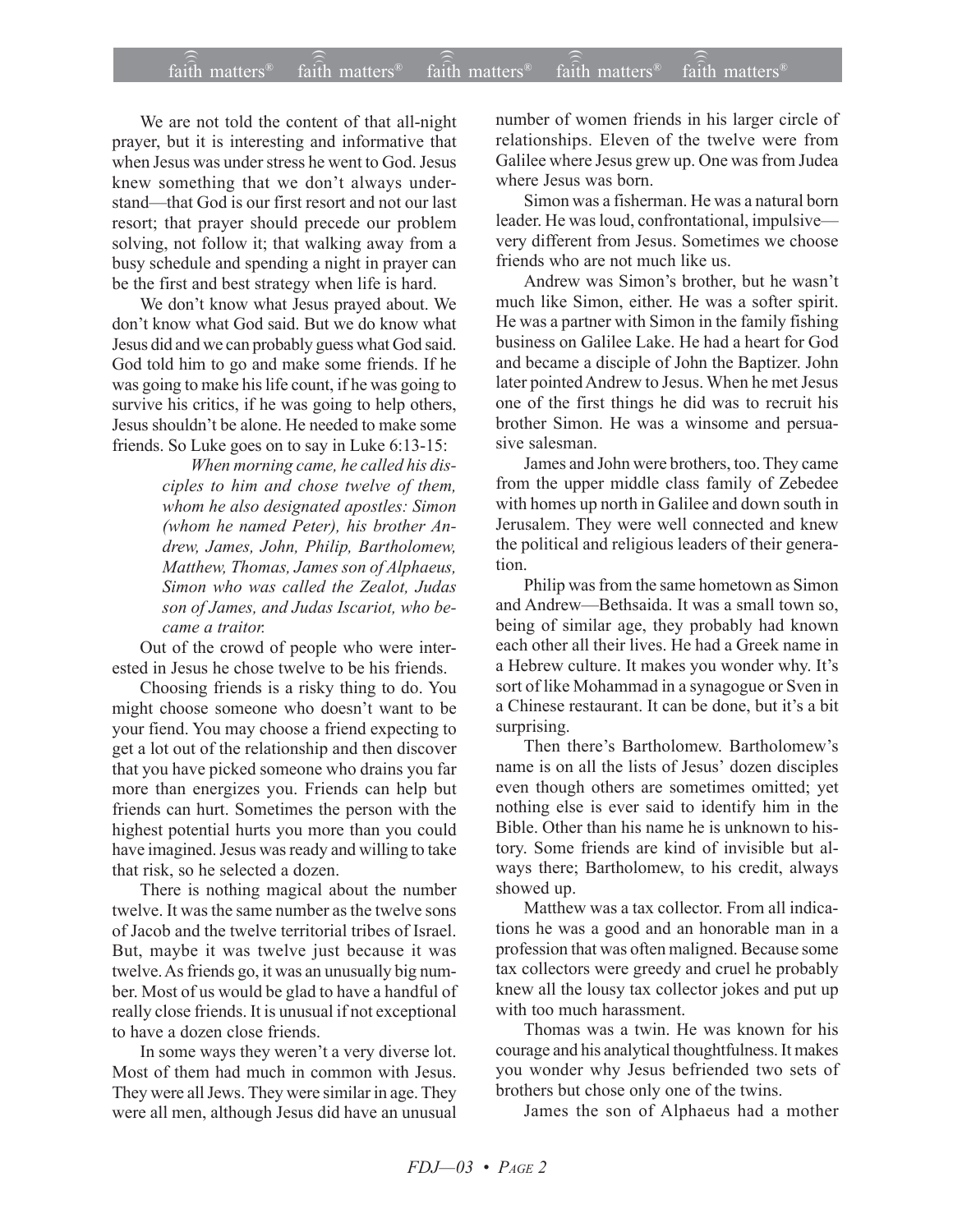## $\widehat{\widehat{\mathfrak{tair}}}$  matters  $^{\circ}$  faith matters faith matters  $^{\circ}$  faith matters faith matters  $^{\circ}$  $f$ aith matters<sup>®</sup>  $f$ aith matters<sup>®</sup>  $\widehat{\text{fair}}$ h matters<sup>®</sup>

named Mary. Beyond that we know little about him. It seems strange that Jesus chose twelve close friends and two of them were named James. Maybe one was called James and the other was Jimmy.

There is another Simon to add to the confusion. This one is Simon the Zealot. It was like being called "Bill the Democrat" or "George the Republican". Zealots were members of a nationalistic political party. Many of them were into guerilla warfare. The Romans called them terrorists. Some vowed to kill any Roman by any means at anytime and carried daggers hidden in their

clothes. Terrorism is not new to our generation.

Judas the son of James is also a virtual unknown. He did ask Jesus a question at the Last Supper. He was nicknamed Thaddeus;

beyond that we don't know anything else. Because of what happened with the other Judas, I suspect he preferred his nickname over being called Judas.

Last on the list was Judas Iscariot. Of the Twelve he was the only one who was not from Jesus' home province of Galilee. We know quite a bit about the end of his life, but not much about the beginning. Apparently he was good with numbers and was considered trustworthy with money because he quickly became the treasurer of Jesus' group.

Something in this short list appears curious to me. Of the twelve men two were named Simon, two were James and two were Judas. It must have been confusing.

Several were given nicknames by Jesus. Simon he called Peter. James and John were The Sons of Thunder. Thomas was The Twin. Judas the son of James was Thaddeus. Matthew was Levi. James the son of Alphaeus was nicknamed The Younger or The Lesser, probably because he was smaller in size or younger in age (like being Junior all your life!). Nathanael was another nickname for one of the Twelve, but we are not exactly sure which one.

Peter, Andrew, James and John were all fishermen.

Eleven of these twelve men died violent deaths. James was killed by a sword under the rule of King Herod Agrippa in AD 44. Judas Iscariot committed suicide. Peter was crucified. Only one died of old age and natural causes—that was John.

Some became famous; some we know little more than their names. Several were related. Out of the twelve, Peter, James and John became an inner-circle. They were closer to Jesus than the other nine. And out of those three there was one who was Jesus' best friend—that was John.

These twelve became Jesus' delight. For more

than three years they walked and talked, slept and ate, took on critics and basked in the praise of large crowds together. They climbed mountains, sailed stormy waters, shopped markets, studied the Bible, prayed, argued, laughed, cried and shared

their lives. They were friends.

Modern soldiers who are brought home from war due to injury or personal circumstances often insist on going back. The top reason isn't usually career or patriotism but friends. When people intensely share life together they forge a bond that links their souls. That's the way it was with Jesus and his friends.

Picture the smile on Jesus' face that stormy day when Peter jumped out of his boat and walked on the water to come to him. Imagine his emotions when these men pledged they would give up anything to be with him. Think how pleased he must have been when they said they would rather die than abandon him. See his excitement when they said, "Teach us to pray" and his delight when they memorized his words, "Our Father in heaven, hallowed be your name." Grasp the significance when his own family claimed Jesus was out of his mind but his twelve friends stood up for him and stuck with him. They were closer to him and better friends to him than even members of his own family.

If you have very good friends you know the delight these men were to Jesus. And, if you have very good friends you know that friendship also means disappointment. Frankly, it was sometimes

 *Count yourself as a friend of Jesus Christ.*